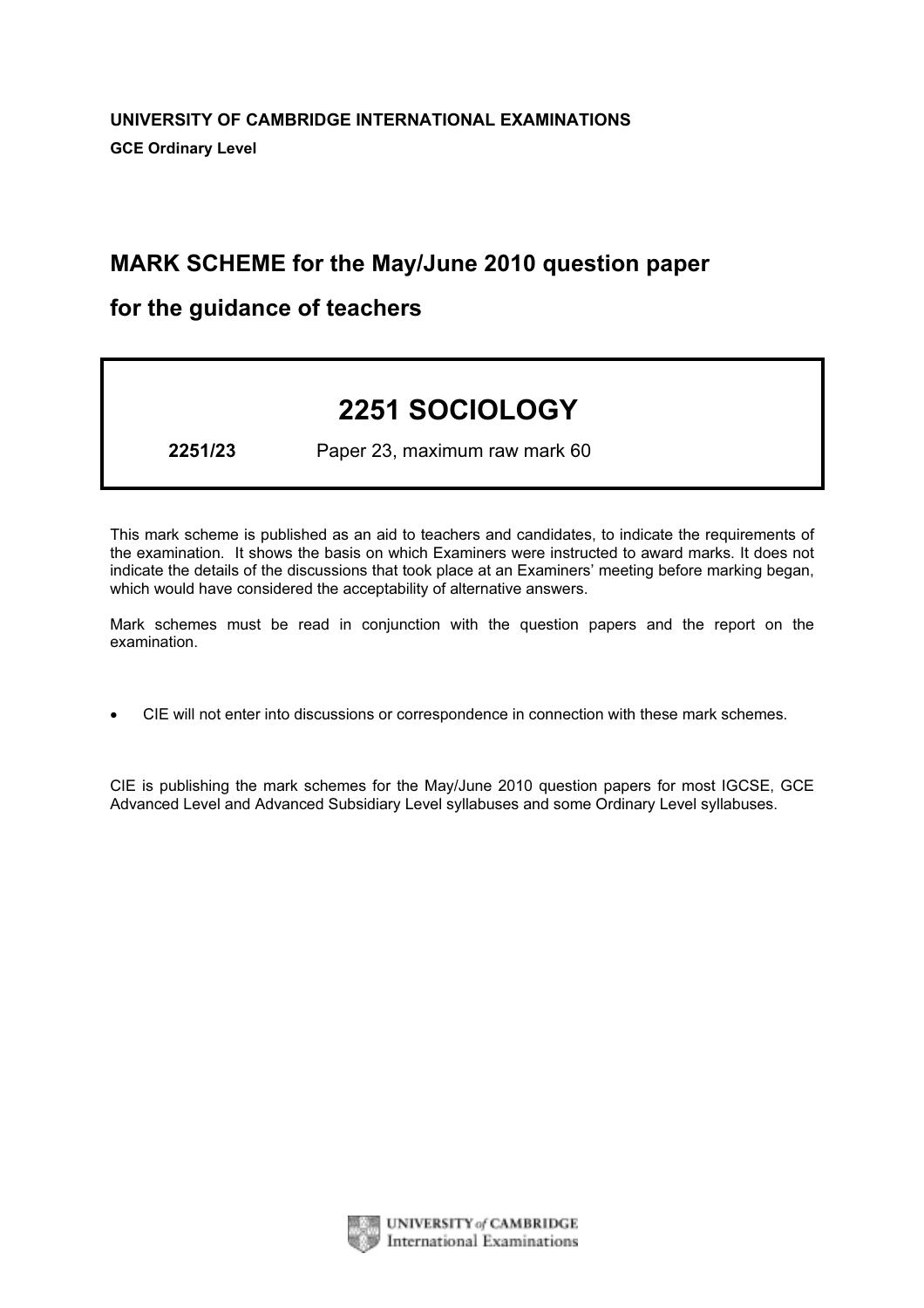| Page 2 | <b>Mark Scheme: Teachers' version</b> | <b>Syllabus</b> | Paper |
|--------|---------------------------------------|-----------------|-------|
|        | GCE O LEVEL - May/June 2010           | 2251            |       |

# Section A: Family

- 1 Families in modern industrial society take a variety of forms, though the single parent family is increasingly common.
	- (a) What is meant by the term single parent family? [2] Man or woman with one or more dependent children. A clear definition along these lines = 2 marks An incomplete definition showing some understanding = 1 mark.
	- (b) Describe two other types of family apart from the single parent family. [4] Examples include: nuclear family, reconstituted family, extended family and the same sex family. 1 mark for an example and 1 mark for development.  $(2 \times 2)$
	- (c) Explain the reasons why there has been an increase in single parent families in modern industrial societies. [6] Reasons include: the rise in divorce rates and its increasing acceptability; economic and social independence of women; lack of desire to marry or live with a partner and the secularisation of society.
		- 0–3 Answers at this level are likely to be confined to a few isolated points of general relevance to the question. There may be little sociological depth or the range of points will be narrow.
		- 4–6 Several well-developed factors will appear, showing good sociological understanding.

#### (d) To what extent has the importance of the family declined in modern industrial societies? [8]

- 0–3 Answers at this level may be based on assertion and personal opinion.
- 4–6 Two or three basic points about, for example, the rising divorce rate, loss of functions, decline in first marriages and/or increase in remarriages.
- 7–8 Several relevant sociological points will be discussed and the answer will include explicit assessment of whether families are still as important today as they were in the past.

#### 2 In modern industrial societies, where monogamy is widely practiced, there has been a decrease in first marriages and an increase in remarriages in recent years.

- (a) What is meant by the term monogamy? [2] The marriage of one man to one woman. (2 marks) A clear definition along these lines = 2 marks An incomplete definition showing some understanding = 1 mark.
- (b) Describe two reasons why polygamy is practiced in some societies. [4] Reasons include, for example: inequality in the demographic balance of males and females; religious and cultural influences e.g. Islam; polygamy is useful in agricultural societies in producing more children to help in the planting and harvesting of crops; polyandry is useful in keeping the population down to realistic survival levels, as in Tibet.  $(2 \times 2)$ .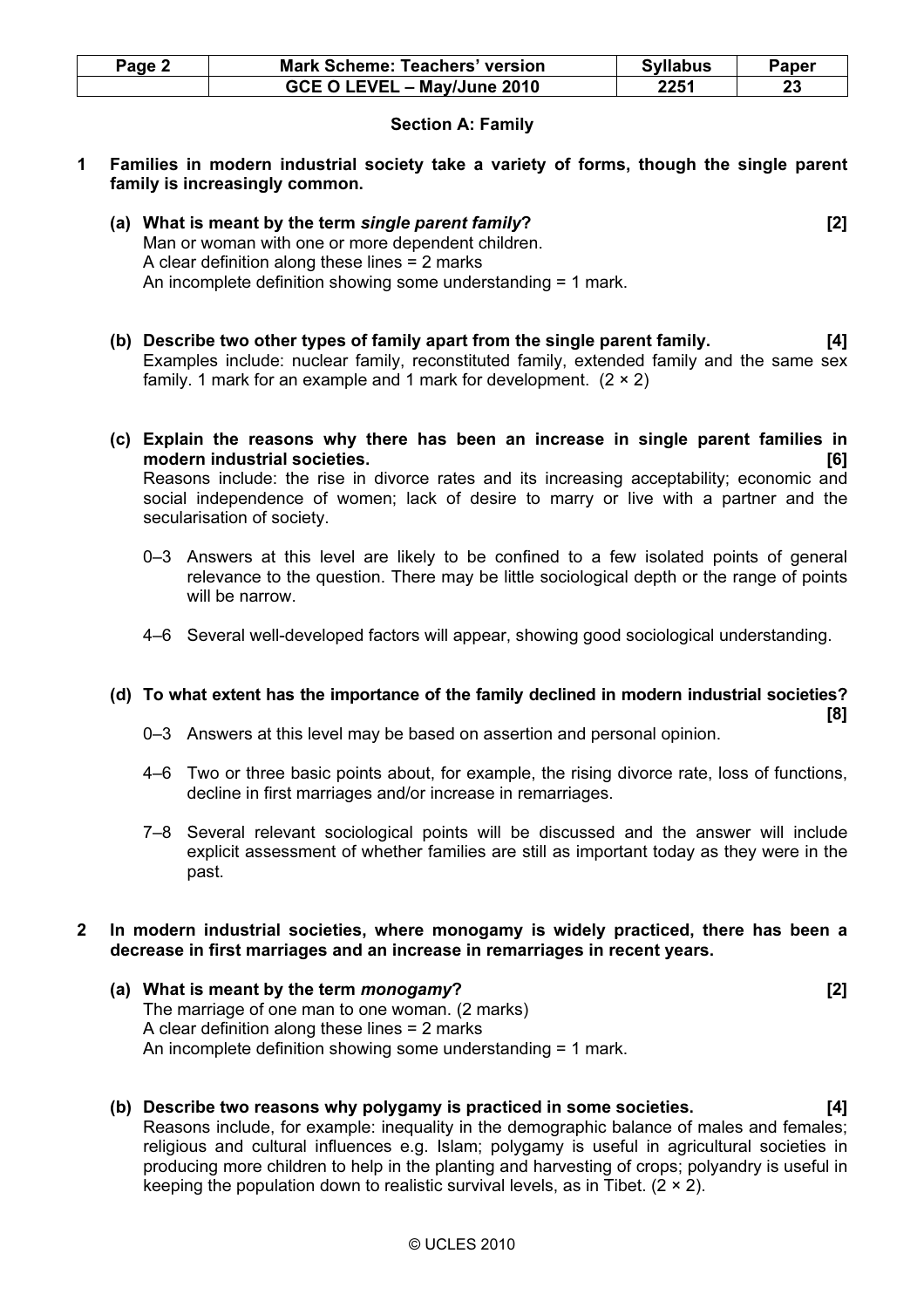| Page 3 | <b>Mark Scheme: Teachers' version</b> | <b>Syllabus</b> | Paper |
|--------|---------------------------------------|-----------------|-------|
|        | GCE O LEVEL - May/June 2010           | 2251            | 23    |

- (c) Explain why first marriages are steadily declining in modern industrial societies. [6] 0–3 A list-like answer covering two or three basic points.
	- 4–6 Changing attitudes to marriage and greater acceptance of cohabitation outside of marriage are key factors behind the decline in first marriages, along with rising costs of weddings. Good answers will explore the reasons behind these changes in attitude e.g. declining influence of religion, impact of the rising divorce rate, wider opportunities for many young people in other areas of life, etc.
- (d) To what extent does the rising divorce rate show that marriage is less important in modern industrial societies? [8]
	- 0–3 Answers may be based on assertion and personal opinion.
	- 4–6 A few basic points of sociological relevance will appear, with little or no assessment.
	- 7–8 Arguments for and/or against the claim that marriage is less important will appear.

 Evidence for: the rising divorce rate, decline in first marriages, decline in church weddings, and the trend toward serial monogamy (although this could also be used to support the opposite view).

 Evidence against: the increase in remarriages, the fact that marriage is still the dominant form of cohabitation, and the difficulty in assessing how important marriage was in the past. To reach the top of the band some attempt at assessment must appear.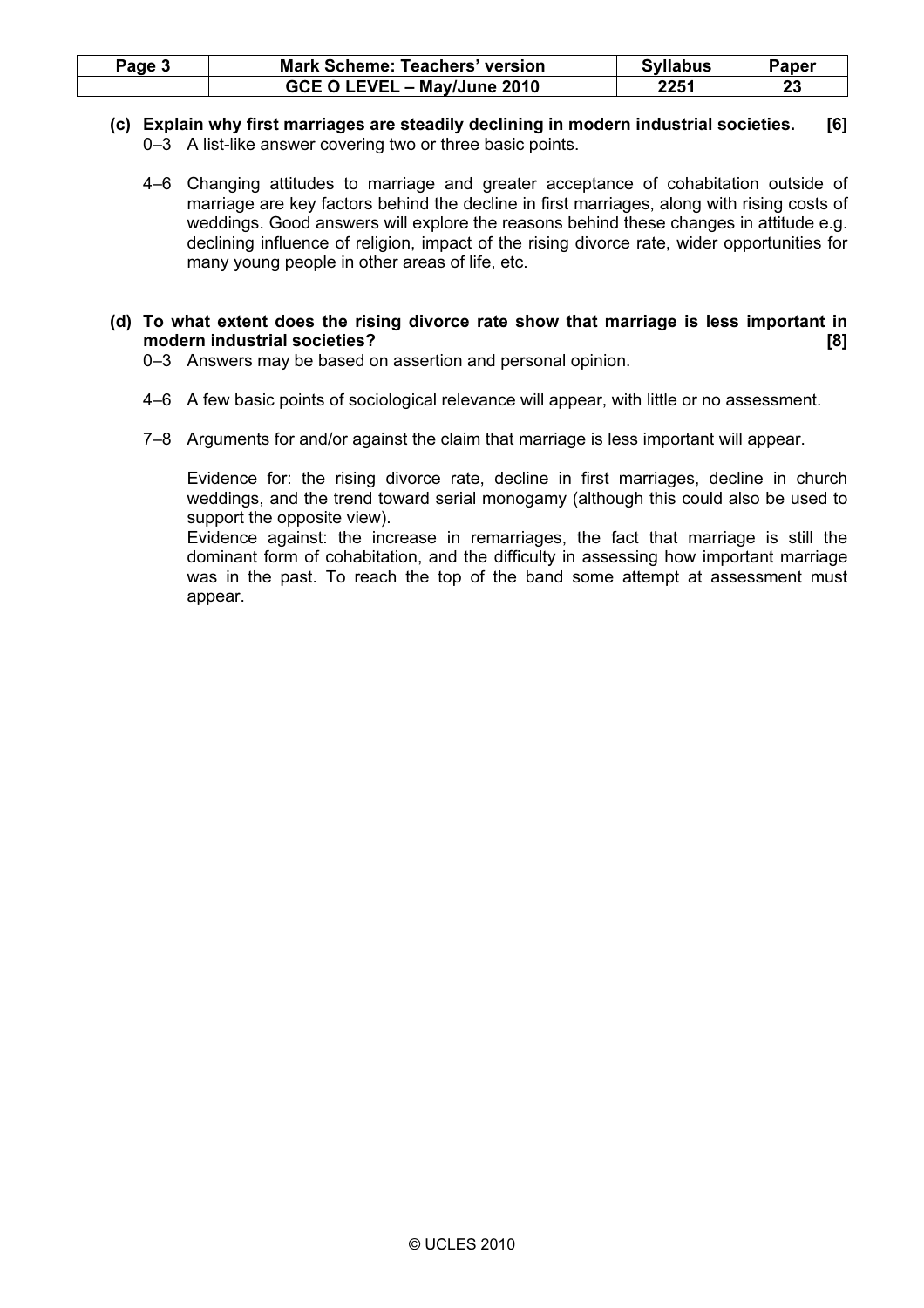| Page 4 | <b>Mark Scheme: Teachers' version</b> | <b>Syllabus</b> | Paper |
|--------|---------------------------------------|-----------------|-------|
|        | GCE O LEVEL - May/June 2010           | 2251            | 23    |

# Section B: Education

- 3 In a meritocracy each pupil has the same opportunity to benefit from the education system.
	- (a) What is meant by the term meritocracy? [2]

 A meritocracy refers to a system in which there is equality of opportunity and people are rewarded on the basis of achievement and talent. A clear definition along these lines = 2 marks; an incomplete definition showing some understanding = 1 mark.

 (b) Describe two ways in which pupils may be treated equally within the education system. [4]

 Relevant examples of equal opportunity in education include: free access for all to schools and colleges; same curriculum for all; minimum standards of educational provision for all; absence of discriminatory practices, such as limits on access to education for groups such as females and ethnic minorities. One mark for an example and one mark for development.  $(2 \times 2)$ .

- (c) Explain why pupils from poorer backgrounds may find it difficult to perform well at school. [6]
	- 0–3 Answers at this level are likely to be confined to a few isolated points of general relevance to the question. There may be little sociological depth or the range of points will be narrow.
	- 4–6 A good range of relevant sociological points will be made to explain why a pupil from a poor background may find it difficult to do well in school. To reach the top of the band, there should be consideration of both school and home factors.
- (d) Assess the evidence that there is equality of opportunity for all pupils within the education systems of modern industrial societies.
	- 0-3 The focus may be on the more general issue of equality within education rather than the more specific matter of equality of opportunities.
	- 4–6 A few relevant if simple points about equality within education may appear, with little development or analysis.
	- 7–8 At this level at least part of the answer will focus on the topic of equality of opportunity specifically. To reach the top of the band this would need to be the main focus of the answer. This is really a question about whether there exists equality of access for all to education, whether educational provision meets at least minimum standards for all, and how far the same curriculum is followed for all pupils.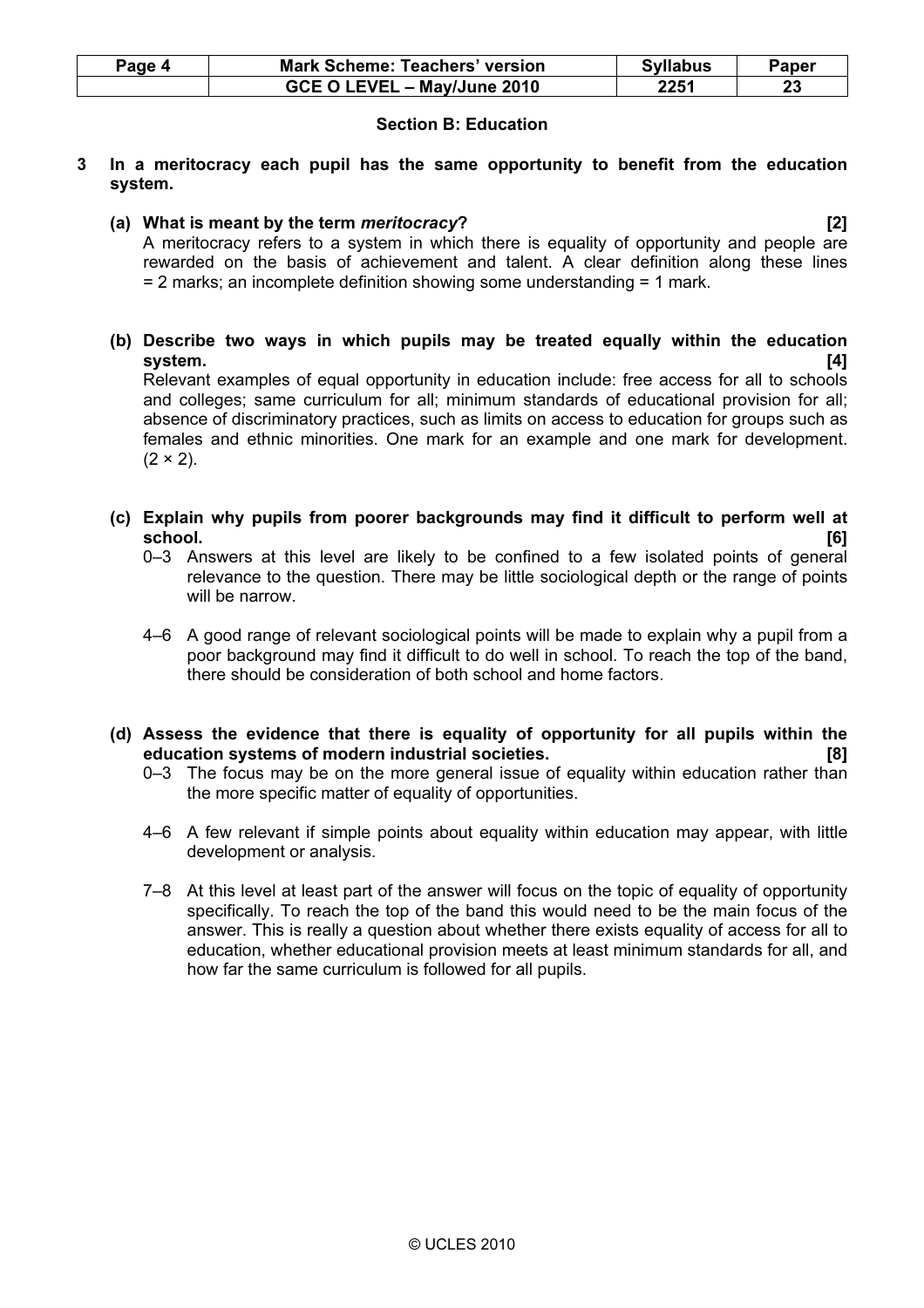| Page 5 | <b>Mark Scheme: Teachers' version</b> | <b>Syllabus</b> | Paper |
|--------|---------------------------------------|-----------------|-------|
|        | GCE O LEVEL - May/June 2010           | 2251            |       |

### 4 The educational achievement of ethnic minority groups may be influenced by both in and out of school factors.

- (a) What is meant by the term ethnic groups? [2] People who share a common culture that is different from that of the majority of society. A clear definition along these lines = 2 marks. An incomplete definition = 1 mark.
- (b) Describe two ways in which school factors may influence the educational performance of ethnic minority groups. [4] Examples include; streaming and banding, use of an elaborated language code, ethnocentrism and the use of stereotypes in the curriculum. (2 × 2)
- (c) Explain how factors outside of school may affect the educational performance of ethnic minority groups. [6]
	- 0–3 A few basic observations, possibly relying on assertion and with some overgeneralisation, may appear at this level.
	- 4–6 A range of material and cultural factors relating to the home background will appear, for example parental attitudes, language codes, lack of educational resources and the influence of the peer group.
- (d) How far, and in what ways, may teachers and schools help to improve the educational performance of pupils from disadvantaged backgrounds? [8]
	- 0–3 A few basic points identifying ways that schools/teachers may influence a pupil's educational performance.
	- 4–6 A range of relevant factors linked to schools/teachers, such as labelling, the hidden curriculum, quality of schools in different areas and teaching materials.
	- 7–8 To reach this level the 'how far' aspect of the question must be addressed.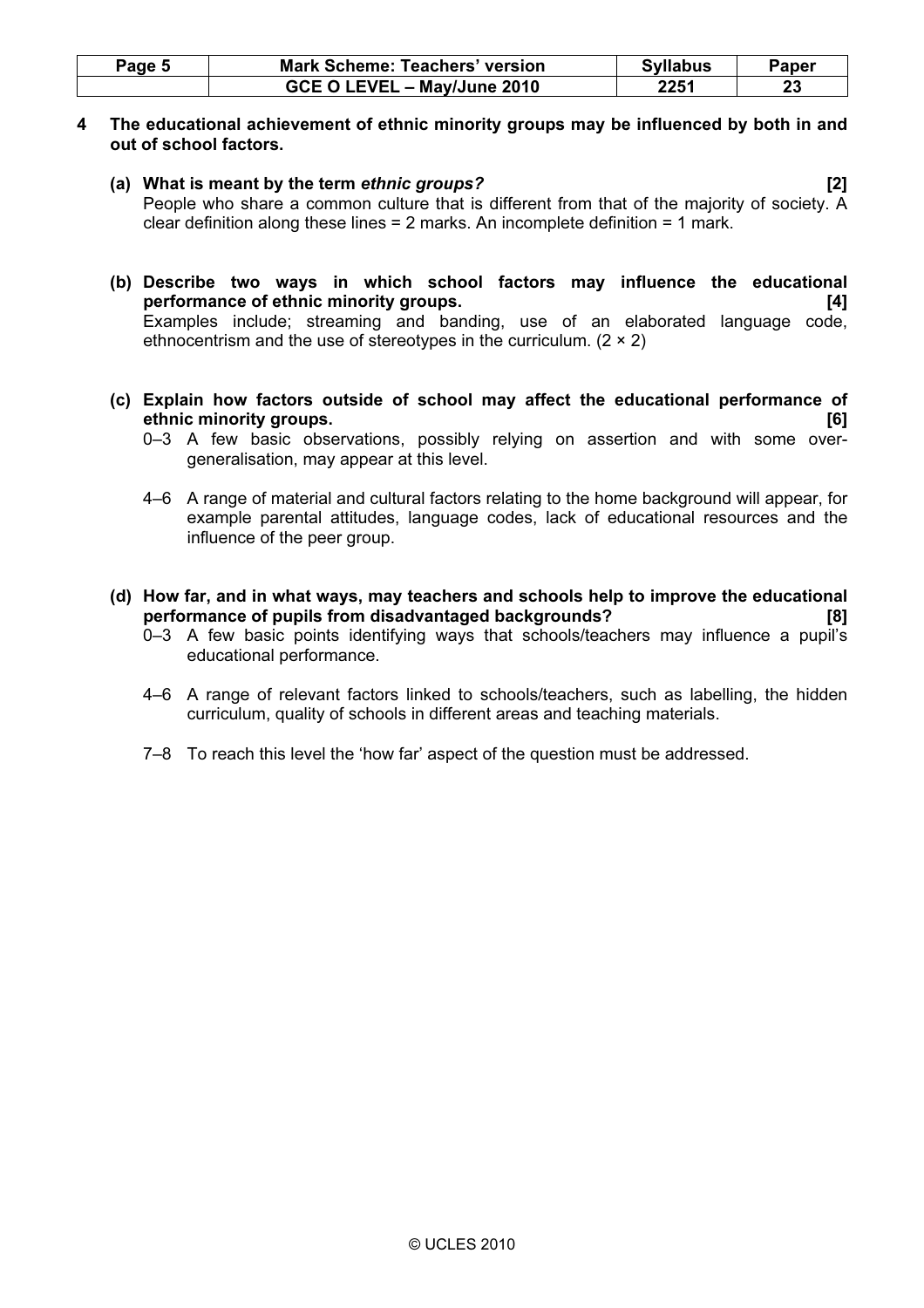| Page 6 | <b>Mark Scheme: Teachers' version</b> | <b>Syllabus</b> | Paper |
|--------|---------------------------------------|-----------------|-------|
|        | GCE O LEVEL - May/June 2010           | 2251            | 23    |

## Section C: Crime, Deviance and Social Control

- 5 In some societies young people are regarded as a separate group, with their own distinctive youth culture.
	- (a) What is meant by the term youth culture? [2]

 Youth culture may be defined as a set of values and behaviour associated with young people as a group. A clear definition along these lines = 2 marks; an incomplete definition showing some understanding = 1 mark.

 (b) Describe two social characteristics that may distinguish young people from older age groups.  $[4]$ 

 Many possible characteristics would be relevant, but the most likely references will be: mode of dress; special language or mode of speech; distinctive interests or concerns; own fashions and music. One mark for an example and one mark for development.  $(2 \times 2)$ .

- (c) Explain why youth cultures have become a feature of modern industrial societies. [6]
	- 0–3 At this level answers may be confined to a few isolated points that are broadly relevant to the question. Alternatively, the answer may focus on a single factor that helps explain the growth of youth cultures.
	- 4–6 More than one relevant factor explaining the emergence of youth cultures will be explored at this level e.g. the extension of higher education; growing influence among teenagers in the 1950s and 1960s; growth of the media; increasing pace of change and new technology may have created a generation gap between young people and older age groups. Several of these factors well explained would justify a mark at the top of the band.
- (d) How far, and in what ways, do youth cultures pose a threat to the dominant values of society? [8]
	- 0–3 A few general points about youth cultures with little or no linkage to the question may appear or unsupported points about possible threats to the dominant value system.
	- 4–6 A largely descriptive account of ways in which youth cultures may or may not threaten the dominant values of society with little attempt at assessment.
	- 7–8 A clear, sociologically informed discussion of the significance of youth cultures in relation to the question is a minimum requirement at this level. Good answers will also address the 'how far' part of the question.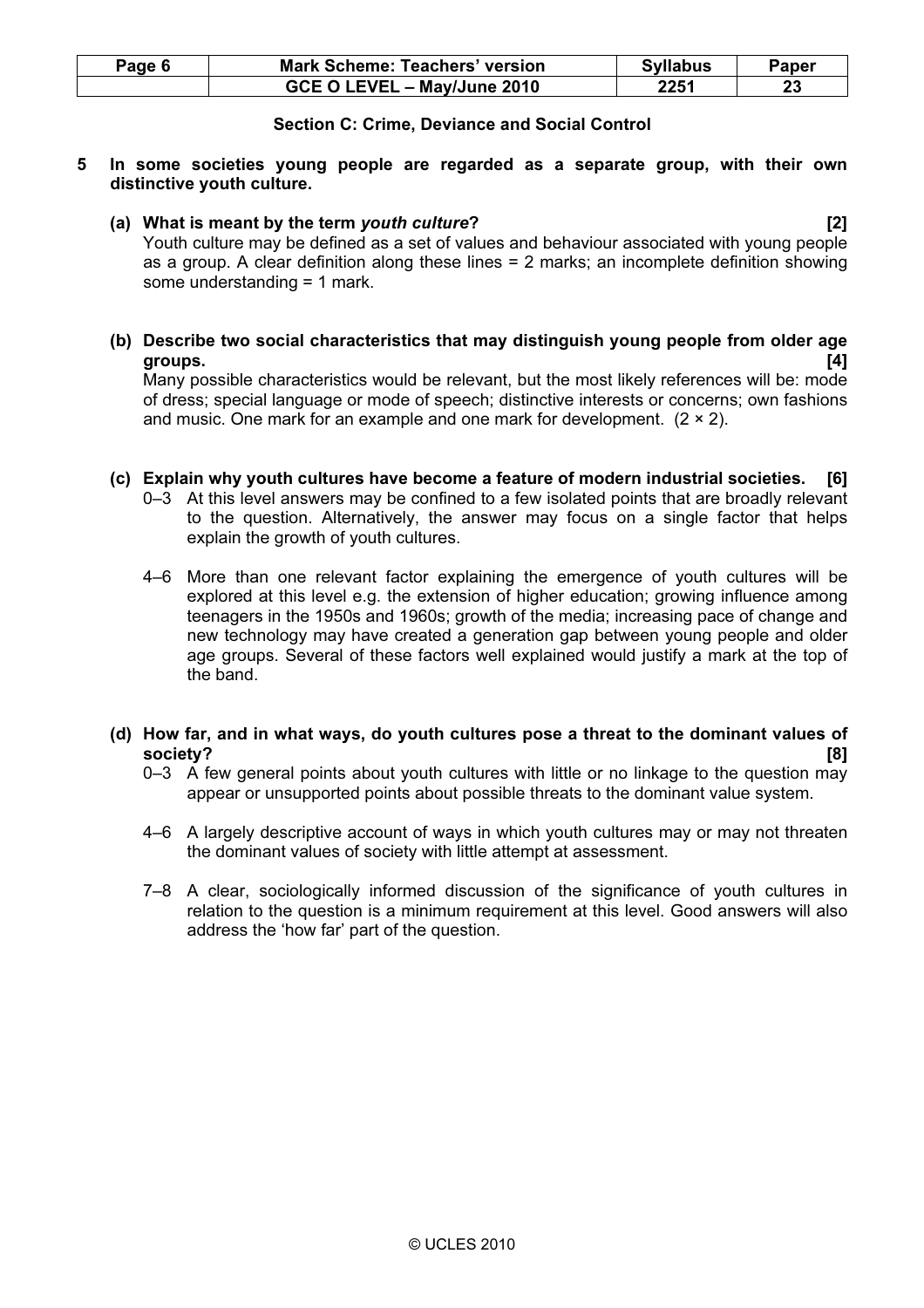| Page | <b>Mark Scheme: Teachers' version</b> | <b>Syllabus</b> | Paper |
|------|---------------------------------------|-----------------|-------|
|      | GCE O LEVEL - May/June 2010           | 2251            | 23    |

### 6 White-collar crime is greatly under-represented in the official crime statistics.

#### (a) What is meant by the term white-collar crime? [2]

 Crimes committed by middle class people of a high social status in the course of their occupations. A clear definition along these lines = 2 marks; an incomplete definition showing some understanding = 1 mark.

# (b) Describe two examples of white-collar crime. [4]

 Possible answers include: bribery and corruption in government or business; professional misconduct; fraud and embezzlement; industrial espionage and computer fraud; breach of health and safety regulations. One mark for an example and one mark for development.  $(2 \times 2)$ .

# (c) Explain why white-collar crime is under-represented in the official crime statistics. [6]

- 0–3 Answers at this level may be confined to assertion and generalisation, possibly without any direct linkage to the question.
- 4–6 Absence of a victim in many cases and the complicated nature of white collar crime may deter investigation and prosecution. The criminal may have the power to protect themselves; embarrassment for the company who may prefer to deal with the matter internally. Police tendency to be more lenient with middle classes and the hidden nature of white-collar crime.

# (d) How far, and in what ways, are the official crime statistics a reliable indicator of crime levels in society? [8]

- 0–3 One or two isolated points about the pitfalls of official statistics in general and/or with reference to crime in particular would be worth 3 marks.
- 4–6 At this level candidates will offer a more solid critique of official crime statistics and may include reference to victim and self report studies.
- 7–8 Answers at this level will be balanced in order to address both parts of the question. To reach the top of the band, there will be an attempt to assess/evaluate and an overall conclusion will be reached.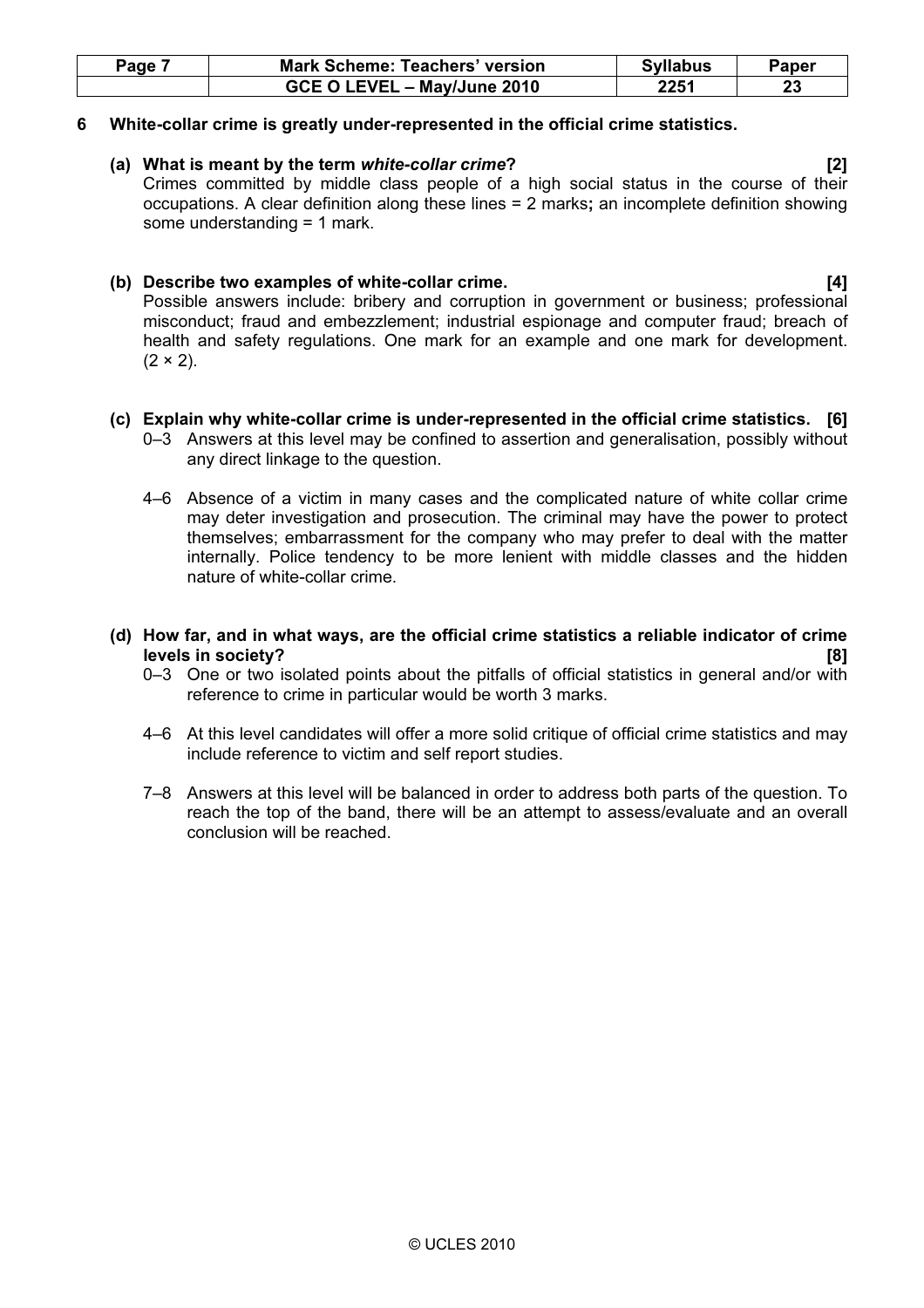| Page 8 | <b>Mark Scheme: Teachers' version</b> | <b>Syllabus</b> | <b>Paper</b> |
|--------|---------------------------------------|-----------------|--------------|
|        | GCE O LEVEL - May/June 2010           | 2251            |              |

# Section D: Mass Media

- 7 The mass media often stereotype groups and individuals. This is particularly true in the case of gender identities.
	- (a) What is meant by the term stereotype? [2] A stereotype is a generalised and simplified description of a person or group as having certain characteristics that distorts the truth, often in a prejudicial way. (2 marks)
	- (b) Describe two examples of how the media use stereotypes. [4] Examples may include stereotyping of groups like women, youth or ethnic minorities; working class or people who claim welfare benefits. One mark for an example and one mark for development.  $(2 \times 2)$
	- (c) Explain how the mass media help to reinforce the division of roles between males and females in society. [6]
		- 0–3 A few basic points about media images of males and females, with limited sociological understanding.
		- 4–6 Explanations of how the mass media can reinforce gender roles through stereotypical images may appear in various forms. If the points are particularly well answered, a mark at the top of the band would be justified.
	- (d) How far, and in what ways, can the mass media influence the lifestyles of young people in society? [8]
		- 0–3 A few commonsense points on how the lifestyles of young people may be influenced by the mass media.
		- 4–6 Examples of how the mass media influences young people through links with culture, pop music, fashion and the advertising industry will appear.
		- 7–8 If the answer also addresses the 'how far' part of the question, even in an unsophisticated way, a mark at the top of the band would be justified.

# 8 It is argued that in a democratic society the mass media promote a variety of opinions.

#### (a) What is meant by the term democratic society? [2]

 A society in which the people elect the government to represent their views. 2 marks for a clear definition along these lines and 1 mark for an incomplete definition showing some understanding.

 (b) Describe two reasons why important information may be left out of news reports. [4] Reasons may include for example: lack of resources needed to gather the information; pressure of deadlines; political censorship; the influence of news values and the decisions of editors/owners to suppress certain information. (2 × 2)